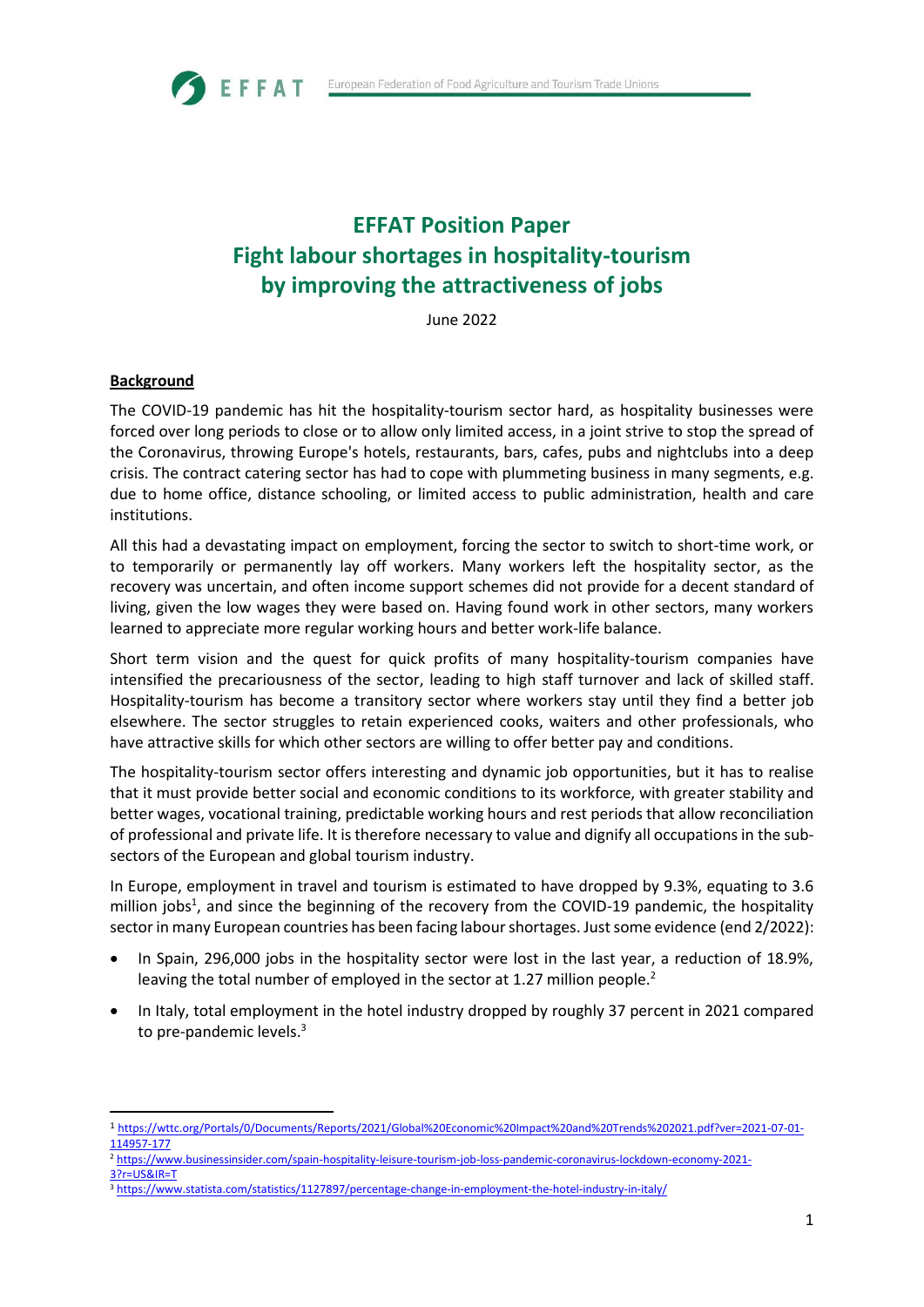- In Belgium, half of hospitality workers in the first quarter of 2020 were no longer active a year later, and the sector employed 40% fewer people at the beginning of 2021.<sup>4</sup>
- In France, 237,000 workers left the hospitality sector between February 2020 and February 2021, and 300,000 job vacancies were to be filled at the start of the 2021 season.<sup>5</sup>
- In Germany, almost every fourth job in the hospitality sector was lost during the pandemic, and the shortage of skilled workers is a problem for almost 80 percent of companies.<sup>6</sup>
- In Austria, the number of employees in tourism fell from 230,000 in 2019 to 132,000 during the pandemic, and around 50,000 employees were missing for the winter season alone.<sup>7</sup>
- In the UK, over 660,000 jobs in the hospitality sector have been lost during the pandemic, and currently there are 400,000 vacancies across the industry.<sup>8</sup>
- In Ireland, 180,000 jobs in the tourism industry were lost during the pandemic, and there are currently 40,000 job vacancies.<sup>9</sup>
- In Hungary, the number of people working in the hospitality sector dropped from 193,000 in 2019 to below 177,000 by the end of 2020, with a current shortage of 40-50,000 professionals.<sup>10</sup>
- In Denmark, Finland, Norway and Sweden, the number of workers in hospitality-tourism reached levels of down to 67% during to the COVID-19 pandemic, and the numbers are only slowly getting back to pre-pandemic levels.

Staff shortages occur with varying intensity in the different countries. Difficulties to recruit and retain workers are not new to the hospitality-tourism sector, but the COVID-19 pandemic aggravated the phenomenon. The problems in the hospitality-tourism labour market are similar in almost all European countries, it is therefore only logical to propose solutions at cross-border level.

EFFAT and the hospitality-tourism trade unions in Europe are concerned about the future of workers in the sector. This is why EFFAT, in cooperation with its affiliates, elaborated this paper to present proposals how to overcome labour shortages by improving the attractiveness of jobs through better working conditions in the hospitality sector. The proposed measures are based on discussions at meetings, affiliates' papers, and the results of an EFFAT survey amongst member organisations on labour shortages in the hospitality sector in October 2021.

- <sup>5</sup> [https://www.latribune.fr/economie/france/face-a-la-penurie-de-main-d-oeuvre-comment-attirer-les-nouvelles-recrues-](https://www.latribune.fr/economie/france/face-a-la-penurie-de-main-d-oeuvre-comment-attirer-les-nouvelles-recrues-896524.html#:~:text=Entre%20f%C3%A9vrier%202020%20et%20f%C3%A9vrier,jeudi%20pour%20%C3%A9voquer%20la%20p%C3%A9nurie)
- [896524.html#:~:text=Entre%20f%C3%A9vrier%202020%20et%20f%C3%A9vrier,jeudi%20pour%20%C3%A9voquer%20la%20p%C3%A9nuri](https://www.latribune.fr/economie/france/face-a-la-penurie-de-main-d-oeuvre-comment-attirer-les-nouvelles-recrues-896524.html#:~:text=Entre%20f%C3%A9vrier%202020%20et%20f%C3%A9vrier,jeudi%20pour%20%C3%A9voquer%20la%20p%C3%A9nurie) [e;](https://www.latribune.fr/economie/france/face-a-la-penurie-de-main-d-oeuvre-comment-attirer-les-nouvelles-recrues-896524.html#:~:text=Entre%20f%C3%A9vrier%202020%20et%20f%C3%A9vrier,jeudi%20pour%20%C3%A9voquer%20la%20p%C3%A9nurie)

<sup>6</sup> [https://snanews.de/20220114/pandemie-folgen-job-in-der-gastronomie-5010556.html;](https://snanews.de/20220114/pandemie-folgen-job-in-der-gastronomie-5010556.html)

<https://www.tophotel.de/dehoga-fachkraeftemangel-fuer-fast-80-prozent-ein-problem-114502/>

<sup>8</sup> <https://www.ukhospitality.org.uk/page/HospitalityEmployment>

EFFAT

<sup>4</sup> [https://www.lalibre.be/economie/conjoncture/2021/07/06/lhoreca-employait-404-de-personnes-en-moins-au-debut-de-lannee-](https://www.lalibre.be/economie/conjoncture/2021/07/06/lhoreca-employait-404-de-personnes-en-moins-au-debut-de-lannee-OZYQ2Q4PCZFETHGL6HXV3PWRR4/)[OZYQ2Q4PCZFETHGL6HXV3PWRR4/](https://www.lalibre.be/economie/conjoncture/2021/07/06/lhoreca-employait-404-de-personnes-en-moins-au-debut-de-lannee-OZYQ2Q4PCZFETHGL6HXV3PWRR4/)

[https://france3-regions.francetvinfo.fr/provence-alpes-cote-d-azur/bouches-du-rhone/marseille/penurie-de-main-d-uvre-dans-l-hotellerie](https://france3-regions.francetvinfo.fr/provence-alpes-cote-d-azur/bouches-du-rhone/marseille/penurie-de-main-d-uvre-dans-l-hotellerie-restauration-mais-c-est-quoi-au-juste-un-metier-penible-2270668.html)[restauration-mais-c-est-quoi-au-juste-un-metier-penible-2270668.html](https://france3-regions.francetvinfo.fr/provence-alpes-cote-d-azur/bouches-du-rhone/marseille/penurie-de-main-d-uvre-dans-l-hotellerie-restauration-mais-c-est-quoi-au-juste-un-metier-penible-2270668.html)

<sup>7</sup> <https://kurier.at/wirtschaft/karriere/fachkraeftemangel-fuenf-unternehmer-erzaehlen-wie-sie-damit-umgehen/401810884>

<sup>9</sup> <https://www.independent.ie/irish-news/tourism-recovery-at-risk-as-40000-jobs-go-unfilled-41306862.html>

<sup>10</sup> <https://hungarytoday.hu/labor-shortage-tourism-mandatory-vaccination-worse-hospitality-industry-tourism-hotels-restaurants/>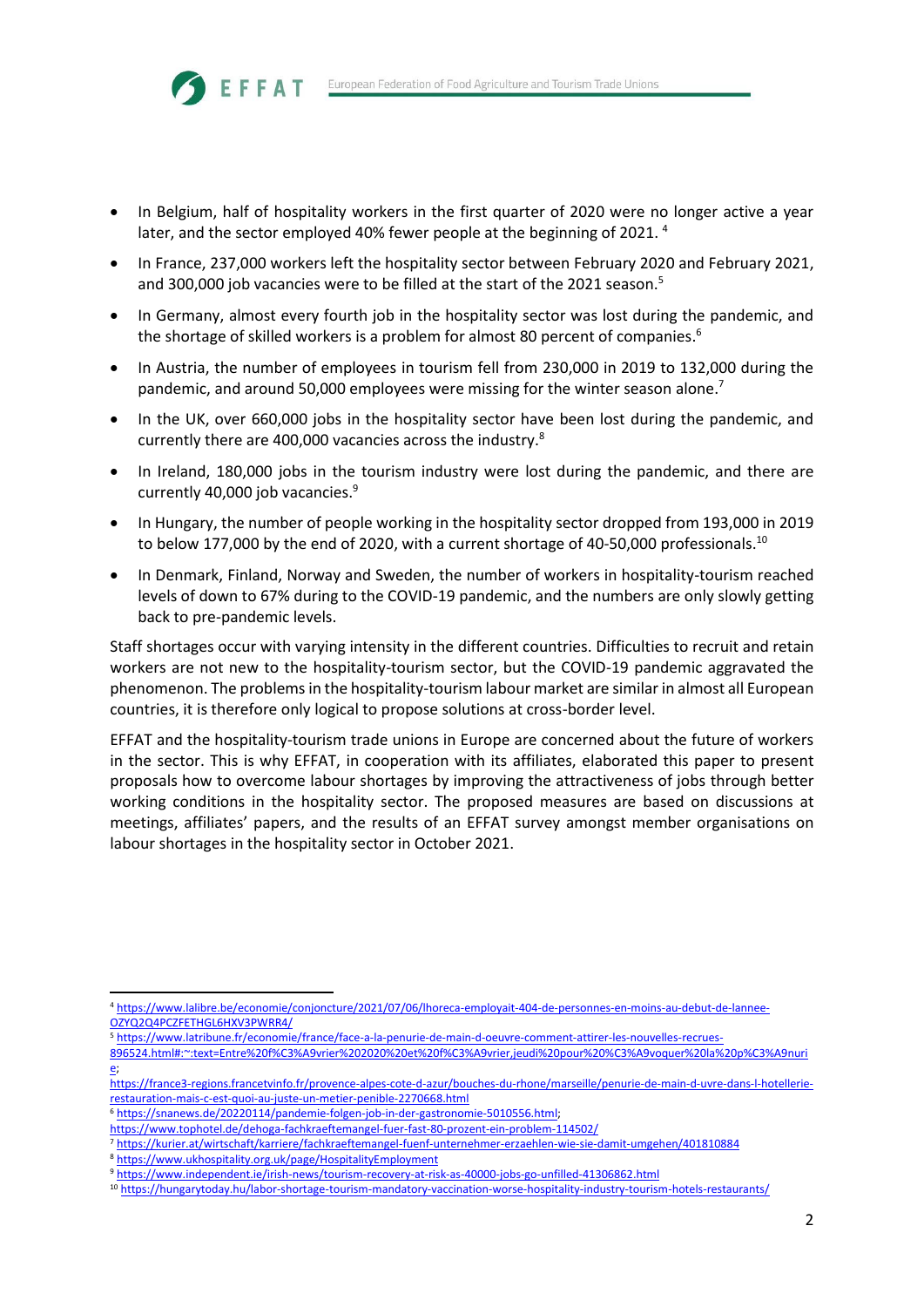## **EFFAT and its affiliated trade unions are calling for the following measures to make jobs in hospitality-tourism more attractive and to overcome the labour shortages in the sector:**

## **1. Put workers and quality jobs first**

**SEFFAT** 

Workers have to be put at the centre of all measures. In a customer-oriented service sector like hospitality, workers are at the frontline, they are the most important asset, and decisive for success and viability of any business. Workers need to be valued and respected and provided with the adequate means and conditions to provide quality services.

## **2. Improve working conditions and pay**

In order to recruit and retain workers, the creation of full-time permanent employment must have priority, and all jobs must provide decent working conditions, wages people can live on, adequate social protection, proper vocational education and training offering personal development and career paths, and the respect of workers' rights.

## **3. Strengthen collective bargaining**

Trade unions and employers' associations, knowing the situation in a sector, and being committed to fair and comprehensive negotiations, are the best situated to find tailor-made solutions for current and future challenges. Sectoral collective bargaining must be strengthened, including capacity building for social partners in countries where collective bargaining is less developed or has been weakened. The application of collective agreements has to be made a prerequisite for subsidies, state aid and participation in public procurement.

## **4. Give workers a voice**

To ensure that the proposed measures are successful, it is of utmost importance to give workers and their representatives a voice. Workplace representation via elected or designated workers representatives and works councils is key. Workers' rights to information, consultation and participation must be ensured at all levels, at company, local, national and European level, e.g. in European Works Councils.

## **5. Enable workers to have work-life balance**

Hospitality-tourism jobs are often carried out at times when others enjoy leisure time or are on holidays. "Unsocial" working hours, such as evenings, nights, weekends, should be kept to a minimum and distributed fairly amongst all staff, respecting as much as possible workers' availabilities and preferences.

## **6. Ensure regular and predictable working time**

Reliable work plans must be drawn up and communicated as early as possible, respecting existing working time legislation and limitation. Short-notice changes should entitle to extra allowances. Hours worked must be recorded comprehensively. Any overtime or extra work must be limited, to protect workers' health and safety, and be compensated with free time as soon as possible.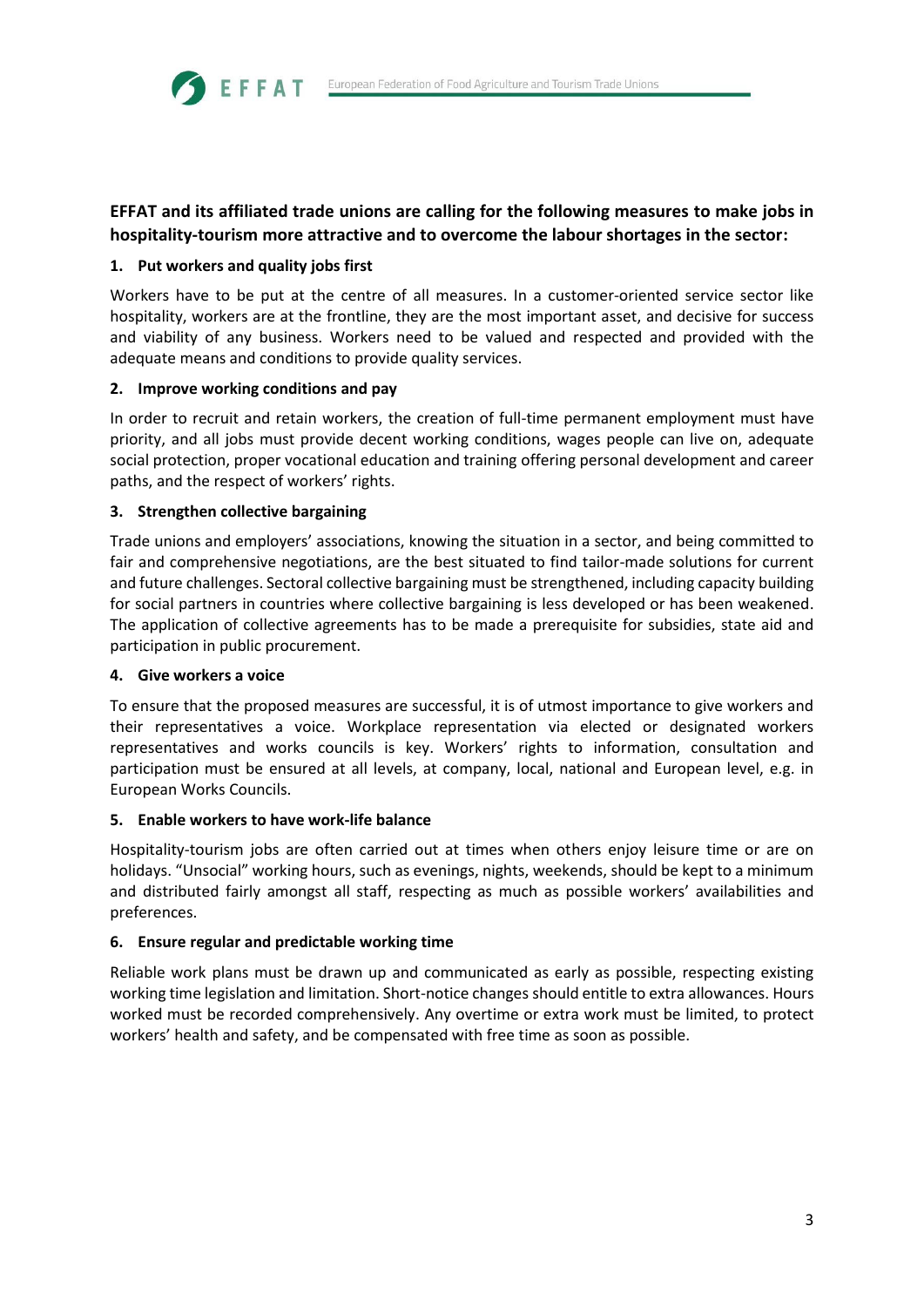## **7. Rethink outsourcing / subcontracting / franchise**

Companies should reconsider the core tasks in hospitality and keep as many of them in-house, as own staff is more familiar with and loyal to the company and provides a higher quality of services. Current business models in hospitality-tourism, such as outsourcing, subcontracting or franchising, should be strictly regulated to avoid that they lead to more precarious working conditions and undermine workers' rights.

#### **8. Keep daily room cleaning in hotels**

**SEFFAT** 

In hotel housekeeping, daily room cleaning should stay the norm, to guarantee hygiene and safety standards, and to make housekeeping jobs stable. Hotels should abstain from giving guests a "green choice" to opt out from daily room cleaning, under the pretext to protect the environment by saving water and detergents, which are actually intended to save costs. Guidelines should be elaborated for affiliates and other organisations to only use hotels for events and travel that respect these principles.

#### **9. Improve vocational education and training**

Quality vocational education and training and continuous re- and upskilling are key for a skilled workforce and high-quality services in hospitality-tourism. Ambitious qualification and training strategies should be developed, in close cooperation between companies/employers, trade unions, social partners, governments, and education establishments, anticipating future skills needs. Qualification and training must be made accessible to all hospitality-tourism workers, also those in non-standard forms of employment. Qualification and training measures at company level should be planned, implemented, and evaluated in close cooperation between managements, workers representatives and trade unions, and it should be ensured that acquired qualifications and skills are transferable between companies.

#### **10. Promote apprenticeships**

In many countries, dual systems of vocational education and training, combining school education and in-company training, have been successful, giving young people profound vocational qualifications and providing them with an excellent entry into the labour market. Apprenticeships or similar initial vocational training systems should be implemented in countries where they do not exist yet. Full compliance with the "Council Recommendation on a European Framework for Quality and Effective Apprenticeships" must be ensured.

#### **11. Ensure the hospitality sector is a safe place to work**

The specific physical and psychosocial risk factors of work in the hospitality sector, e.g. repetitive movements, carrying and lifting heavy weights, cuts and burns, trips, slips and falls, hot and cold work environments, dangerous substances (e.g. cleaning agents), high noise levels, stress, long and nonstandard working hours, unpredictable working time, etc., have to be addressed with clear health and safety protocols, risk assessment and training, in close cooperation with workers' representatives and trade unions. This should include e.g. the provision of height-adjustable beds to facilitate the work of housekeepers, a study on workload, as well as safe transport between workplace and home, for workers who have to work early or late hours.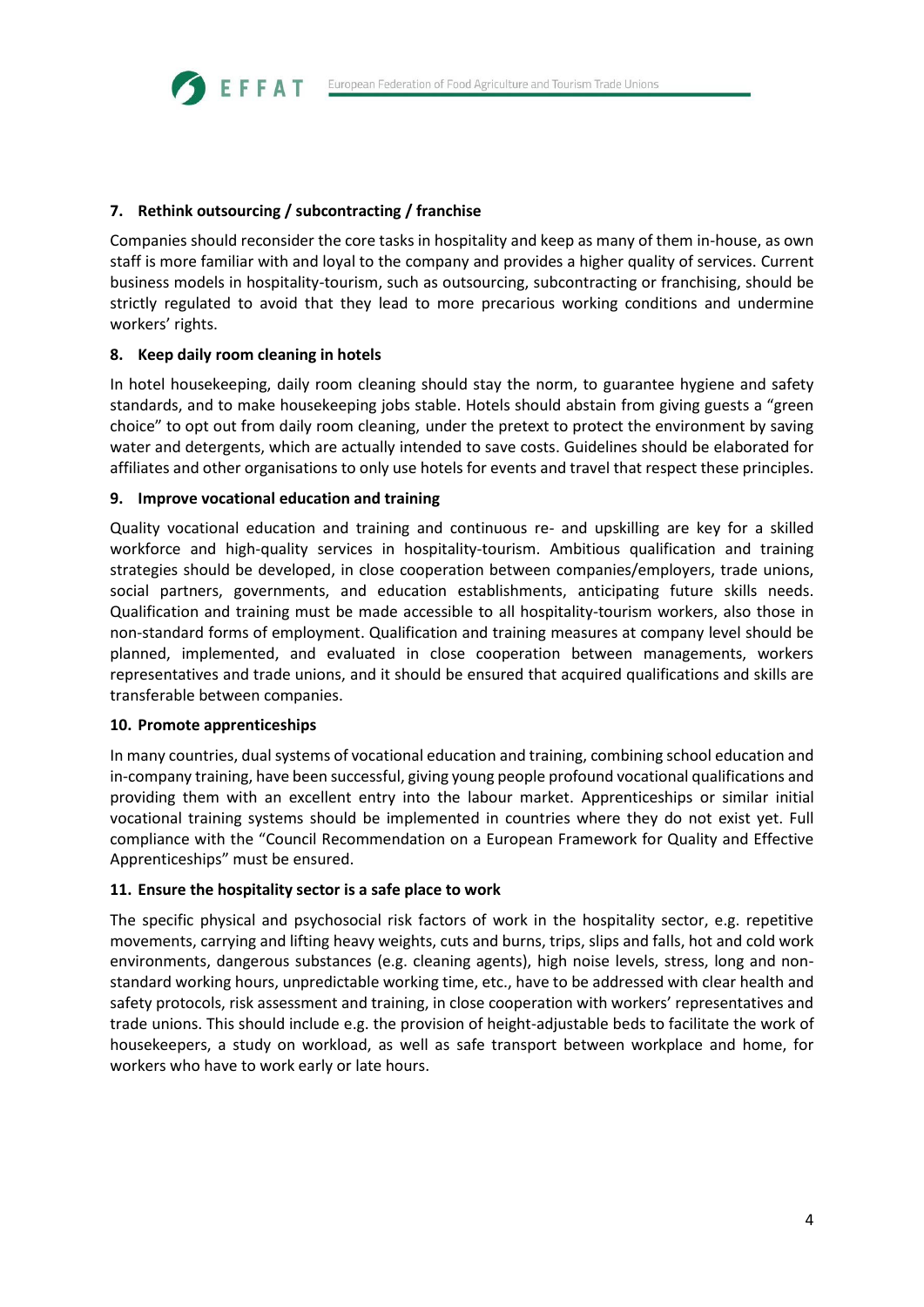### **12. Guarantee workplaces free from sexual harassment and violence**

To protect hospitality workers from exposure to sexual harassment and gender-based violence, e.g. by superiors, colleagues or guests, companies have to draw up clear zero tolerance policies, including awareness raising, risk assessment, training, reporting and solution procedures, involving workers' representatives and trade unions.

## **13. Ensure gender equality and diversity**

EFFAT

The hospitality-tourism workforce is made up of people with a vast variety of ethnic and cultural backgrounds, with a particularly high share of young and female workers in most countries. Women are often concentrated in the lower paid and lower status jobs. It must be ensured that nobody is discriminated against based on gender, race, colour, national origin, age, sexual orientation, disability, religious belief, political conviction, employment status, etc. Gender equality has to be promoted, and equal opportunities with regard to employment, wages, qualification and training, career perspectives, leadership positions be guaranteed.

#### **14. Protect and organise seasonal and migrant workers**

The hospitality-tourism sector provides many job opportunities for seasonal and migrant workers.

Seasonal workers must be given jobs with adequate wages and social security coverage, decent and affordable accommodation, the right to be rehired over successive years, and access to trade union counselling services. The possibility to establish a European social action fund for seasonal workers, with an antenna in each Member State and the joint management by trade unions and employers' organisations should be explored.

To facilitate the integration of migrants into the labour market, specific programmes such as the Swedish "Fast Track" scheme, a cooperation between public employment services, employers and trade unions, training newly arrived immigrants for jobs in hospitality, building on each individual's education and experience, should be promoted.

#### 15. **Ensure fair digital and green transitions**

The climate crisis and increased automation and digitalisation will continue to fundamentally transform the hospitality-tourism sector. To anticipate changes and to facilitate adaptations, workers representatives and trade unions must be involved in the planning, implementation, and evaluation of all transition measures, to ensure that no one is left behind.

#### **16. Promote social labelling**

To enable customers to choose hospitality establishments by assessing social criteria, in particular decent working conditions and respect of workers' rights, social labelling campaigns such a[s Fair Hotels](http://www.justtourism.org/)  [and Restaurants](http://www.justtourism.org/) should be further developed and promoted. Moreover, efforts should be made that all classification and labelling initiatives (e.g. stars, ecolabels) take the quality of employment into account.